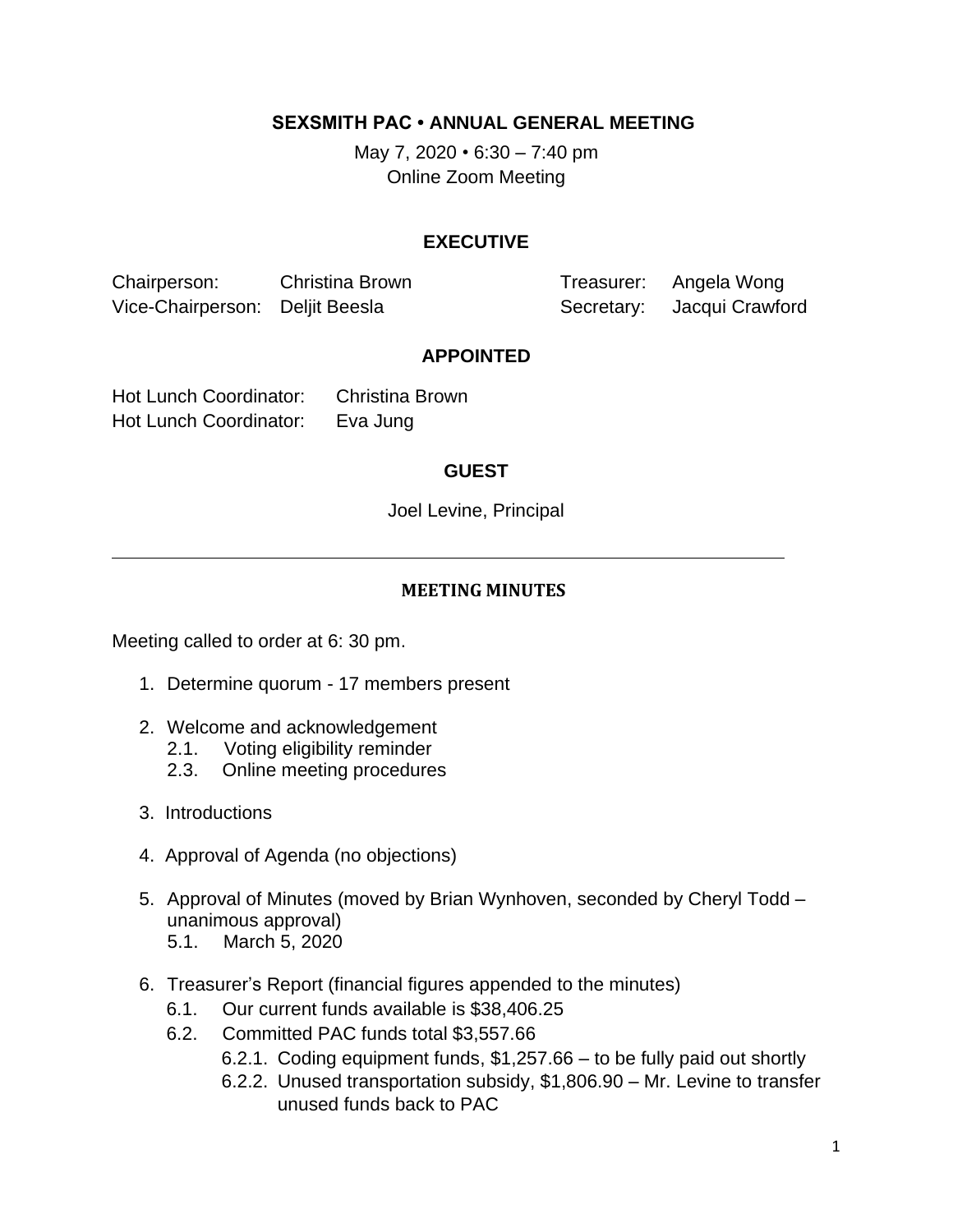- 6.2.3. Graduation ceremony funds, \$1,700 held until they can hold a ceremony
- 6.2.4. I-Ride, \$600 remains unpaid
- 6.3. 2020/2021 Gaming Grant funds PAC has applied for this.
- 6.4. 2019/2020 Gaming Grant Funds \$8,086.76 unused, 2 years left to use.
- 6.5. Restricted funds Hot Lunch Term 3, carried forward to September 2020; refunds issued to students not returning to Sexsmith next year (grads and school transfers).
- 6.6. No further questions, Treasurers Report has been filed as submitted.
- 7. The Hot Lunch Coordinator's Report
	- 7.1. Term 2 Hot Lunch funds raised target of \$6,700 was met.
	- 7.2. Term 3 Hot Lunch was not able to go ahead, school closed (Covid-19 pandemic); Refunded approximately \$2,000 to students not retuning to Sexsmith; Retained approximately \$12,000 as a credit toward next year's Hot Lunch.
	- 7.3. Term 3 Hot Lunch product purchased prior to the school closure totaled \$500, can be safely stored and used in the 2020/2021 school year.
	- 7.4. Hot lunch raised \$5,800 in Term 1 and \$6,700 in Term 2. Total funds raised for the year are \$12,500.
	- 7.5. Going forward, primary concern will be the safety of volunteers, staff and students
		- 7.5.1. Looking into moving to online ordering (vs. cash/cheques) 7.5.2. Joel Levine suggested methods to safely deliver meals to students
	- 7.6. Chocolate sales and Hot Lunch raised about \$17,000 in the current year (normally year raise between \$21,000 and \$22,000);
	- 7.7. No further question, Hot Lunch Report filed as presented.
- 8. Nomination and Election of the Executive Committee
	- 8.1. Voting process explained via Zoom
		- 8.1.1. Nomination of candidates for positions
		- 8.1.2. Voting process by Zoom polling. Nominated candidate needs more than 50% of the votes. Results of the vote shown to PAC during meeting. Zoom records of votes kept and retained. No objections raised by PAC on voting process.
	- 8.2. Chairperson
		- 8.2.1. Christina Brown (nominated by Roy Lee), sole nominee
		- 8.2.2. Results of the voting poll were shown, PAC was unanimous and Christina Brown was voted in as the Chairperson.
	- 8.3. Vice Chairperson
		- 8.3.1. Deljit Beesla (nominated by Angela Wong), sole nominee
		- 8.3.2. Results of the voting poll were shown, PAC was unanimous and Deljit Beesla was voted in as the Vice Chairperson.
	- 8.4. Treasurer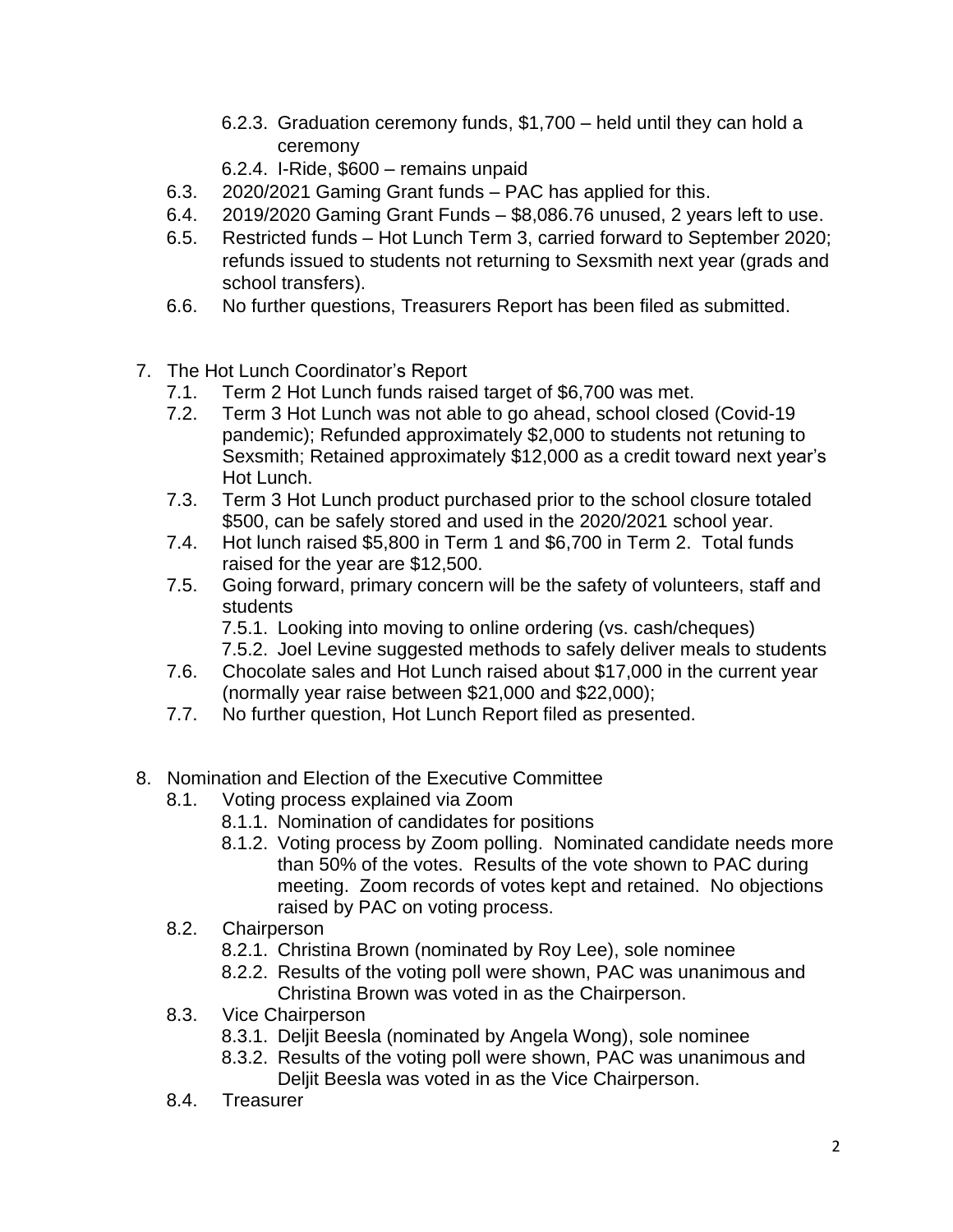- 8.4.1. Angela Wong (nominated by Jacquie Crawford), sole nominee
- 8.4.2. Results of the voting pool were shown, PAC was unanimous and Angela Wong was voted in as the Treasurer.
- 8.5. Secretary
	- 8.5.1. Jacqui Crawford (nominated by Michael Stockdale), sole nominee.
	- 8.5.2. Results of the voting poll were shown, PAC was unanimous and Jacquie Crawford was voted in as the Secretary.
- 8.6. Fundraiser
	- 8.6.1. Penny Wong (nominated by Deljit Beesla), sole nominee.
	- 8.6.2. Results of the voting poll were shown, PAC was unanimous and Penny Wong was voted in as the Fundraiser.
- 8.7. Appointment of Hot Lunch Coordinator
	- 8.7.1. PAC appointed Eva Jung and Christina Brown as Hot Lunch Coordinators for the 2020/2021 school year, both accepted the appointment.
- 9. New Business
	- 9.1. Return-It Funds approximately \$362
		- 8.1.1. Motion put forth by Cheryl Todd (Seconded by Lucia Rivera) to give the funds school's library (Ms. Greg) to purchase books.
		- 8.1.2. Library planning to run a Scholastics book fare fundraiser; however, not able to go ahead due to Covid-19 school closure.
		- 8.1.3. The motion was voted on and passed unanimously by the PAC.
	- 9.2. School Specialized Toy and Equipment request \$1,000
		- 8.2.1. Motion put forth by Penny Wong (seconded by Lucia Rivera) for the PAC to give \$1,000 to the school for the purchase of specialized toys and equipment for kindergarten classes.
		- 8.2.2. The motion was voted on and passed unanimously by the PAC.
	- 9.3. Mr. Levine advised PAC that staff would like to add another Macbook Cart (30 Macbooks and a cart), cost approximately \$40,000, to the PAC's fiscal planning goals.
- 10. Guest Joel Levine, Principal
	- On-line learning will continue for the foreseeable future
	- The return to school will likely be June  $1<sup>st</sup>$
	- Students and Staff should not come to school if they are sick
	- Lunches maybe eaten in classrooms for the intermediate children and primary kids can eat in the lunchroom spaced out
	- Meetings continue with the VSB to address return to school, in consultation with the government guidelines and we will be working on it as a school and a district.
	- Enrolment for 2020/2021 school year is 414 students (prior year was 389 students).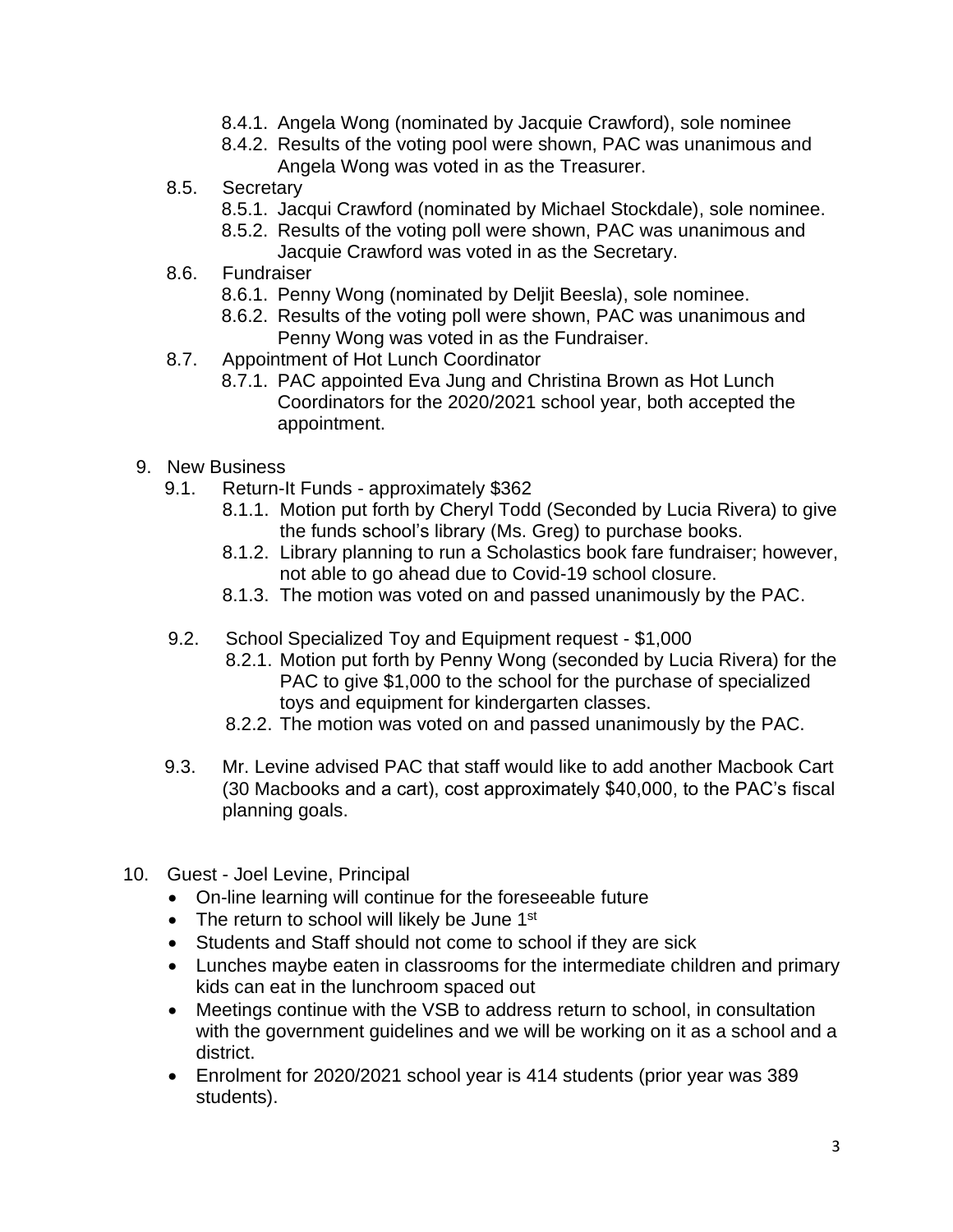- School adding another classroom, brings total # divisions to 18; Preschool will be retained, will consider other spaces for the 18<sup>th</sup> class. Sensory room next to the library may be moved upstairs and that space used as a classroom for an intermediate class. Considering the lunch room as a space that can be used for more physical activities (trampoline).
- QUESTIONS:
	- o Will there be Summer school? Summer classes have been cancelled. Organization of summer classes would have had to happen already, and they have not received the information to do this. Summer classes for Grades 11 and 12 will be available, but will be mainly online.
	- o Will the school use temperature guns or masks? What guidance has the government provided to specifically safe guard the kids? No specific guidelines yet, document available and information should be communicated within the next couple of weeks; Kids of essential workers and special needs students are in schools currently. They have a bunch of processes in place, one of them is checking the kids as they enter the school. The kids are not wearing masks. Rooms are currently being given an intense whole day clean on every surface, floors, carpets and desks. There will be daily cleaning of high touch areas and children will be washing hands frequently. The kids will do their learning outside, weather permitting. There will be no assemblies or big group gatherings.
	- o Will there be hand sanitizer stations? Yes, but main focus is on washing hands.
	- o When can the kids get their belongings which were left in the classroom? Student's returning to school can grab their belongings at that time. Student's not returning to school will make arrangements with their teacher.
	- o What protocols have you been given if someone becomes ill? Adults/staff – they will leave the building. Students – designated area they can isolate before they are picked up. We are still figuring out the process to follow if a child were sick. More information will be communicated once it becomes available.
- 11. First PAC General Meeting, Wednesday September 16<sup>th</sup> at 6:30pm.
- 12. Meeting adjourned at 7:41pm.
- *Note: The above meeting was held while B.C. was in State of Emergency. Under the Emergency Program Act, Ministerial Order No. M116 ("the order") was in effect at the time the meeting was held. The order allows electronic attendance and electronic voting at the virtual meeting irrespective of any provisions under the PAC's corporate enactment.*

## **PAC Secretary: Jacqueline Crawford: \_\_\_\_\_\_\_\_\_\_\_\_\_\_\_\_\_\_\_\_\_\_\_\_\_\_\_\_\_\_**